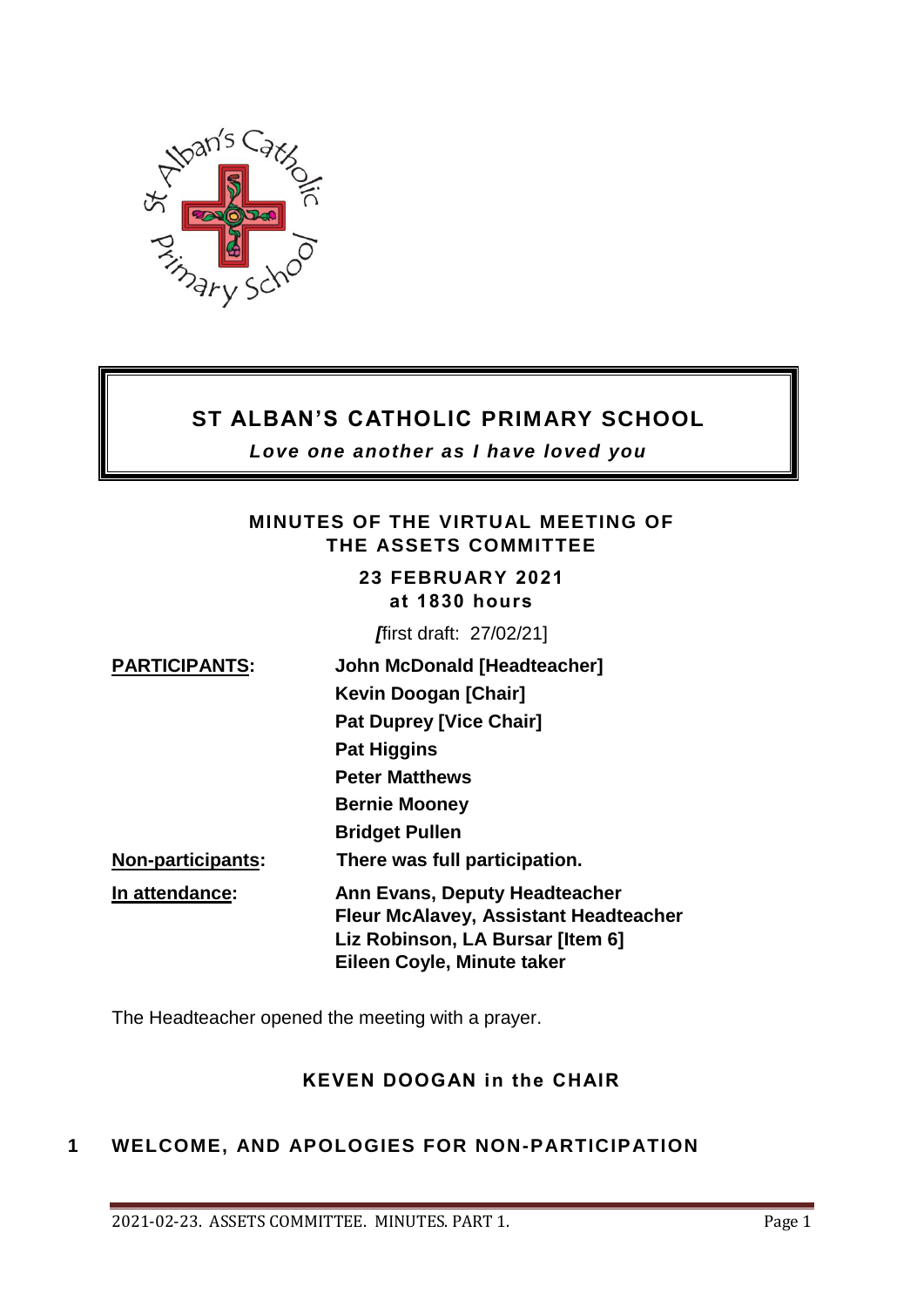The Chair welcomed everyone to the meeting and expressed thanks for the full participation.

The start time had been changed to accommodate those who wished to attend LA training on School Finances at 5 pm on the same date.

The Chair commented that the later start time probably suited Governors' work and family commitments, and suggested that future meetings start at 6.30 pm instead of 5 pm.

#### **RESOLVED: To change the start time of meetings of the Assets Committee to 6.30 pm.**

# **2 DECLARATIONS OF INTEREST**

The Governors declared that there were no changes to the Declarations of Interest made at the Governors' meeting on 30 September 2020.

Having reviewed the agenda, the Governors confirmed that they had no personal, financial, contractual or prejudicial interest in any item on the agenda for to-day's meeting.

### **3 CONFIDENTIALITY**

The Governors agreed to maintain confidentiality in relation to all matters discussed at this meeting.

# 4 **MINUTES OF THE MEETING OF THE ASSETS COMMITTEE on 19 NOVEMBER 2020.**

The minutes of the meeting of the Assets Committee on 19 November 2020 had been posted on the Google drive. The Headteacher shared a screenshot of the minutes.

**PROPOSED** by Bernie Mooney, **SECONDED** by Kevin Doogan, and unanimously -

#### **RESOLVED: To confirm that the minutes are a true and accurate record of the meeting of the Assets Committee on 19 November 2020.**

### **5 MATTERS ARISING**

**5.1 GOVERNORS' SAFEGUARDING TRAINING:** Arrangements had been made for Wirral's Safeguarding Partnership's training officer to deliver on-line training for Governors on Safeguarding and Safer Recruitment between 9 am and noon, on Tuesday, 2 March.

The Governors expressed a wish and willingness to join the training.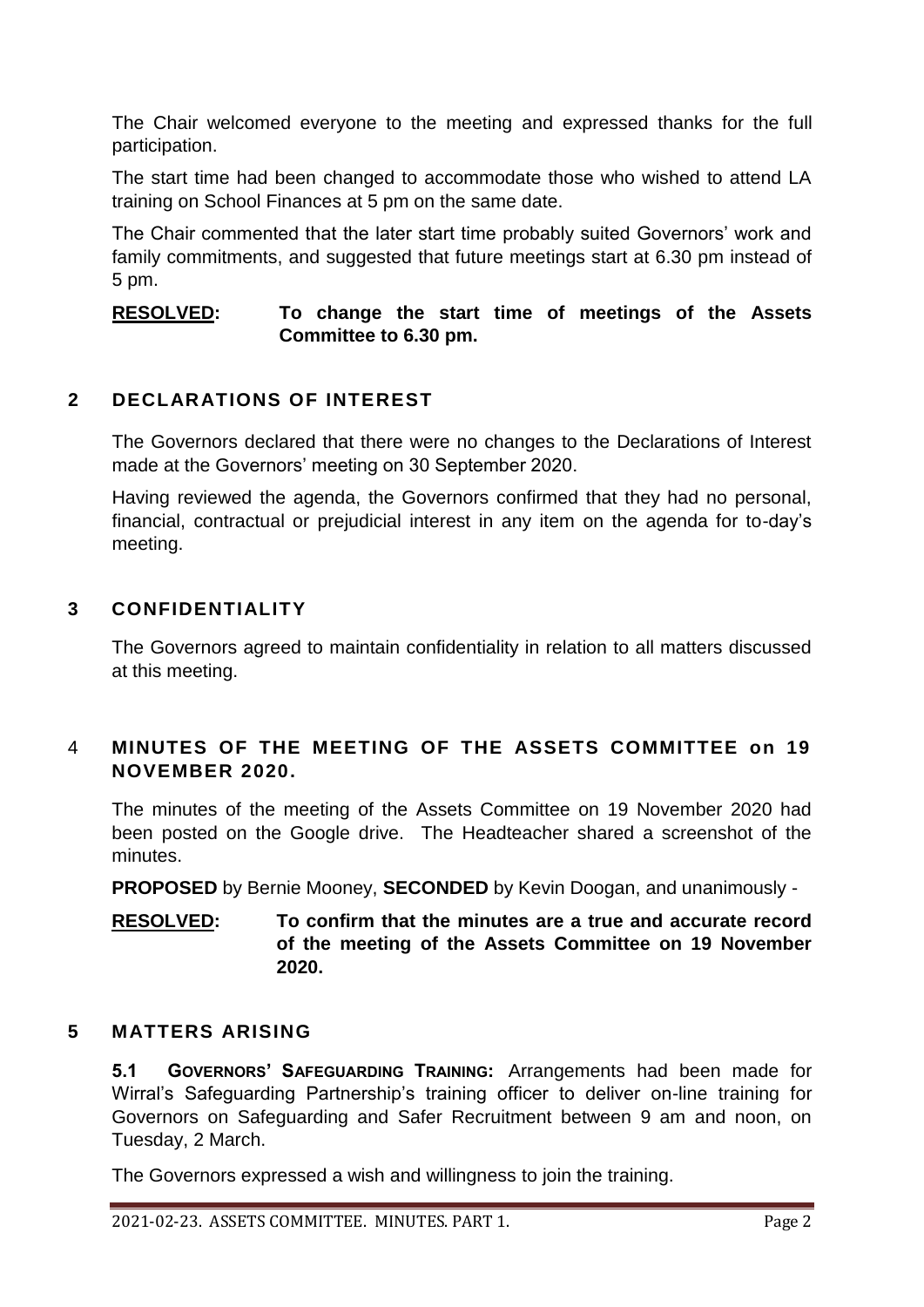### **The Headteacher gave an undertaking to send the link to the Governors**.

**5.2 LED LIGHTING:** Previously, the Governors had approved in principle a proposal to replace the current lighting system with LED lights, using the Government-approved Salix scheme, funded by a five-year repayable loan. The repayments would be met by a reduction in electricity costs.

Following the presentation by a company at the previous meeting, the Governors had asked the Headteacher to source alternative quotes.

Several companies had visited the school and quotations had been received from three. The LA had recommended the company, Salix, which had submitted a quote that was about £21,000 less than the quotation provided by the initial company. The site manager had recommended acceptance of the quote from Northern Lights, which provided better quality fittings.

The Headteacher had visited a school where a LED lighting system had been installed about five years ago and was now beginning to benefit from the savings.

### **RESOLVED: To accept the quotation from Salix for the replacement of the current lighting system with LED lights.**

**5.3 OTHER ACTIONS** would be addressed as part of the agenda for this meeting.

**5.4 PROGRESS ON COMMITTEE'S THREE PRIORITIES**: The Headteacher reminded the Committee that the three priorities for 2020/21 were:

- carefully monitor the school's budget and the impact of the reduced intake; Addressed at this meeting.
- respond to the SFVS questionnaire, being aware of recent changes and additional questions, [eg. on benchmarking]

The Committee is well on track to comply with SFVS requirements

 monitor pupil premium and catch-up funding, ensuring that it is spent appropriately on children who are entitled to free school meals or are disadvantaged.

For consideration as an agenda item at this meeting.

### **6 FINANCIAL ASPECTS**

In welcoming the bursar, the Headteacher expressed his appreciation for her unfailing support, particularly following the departure of the school's business manager in early January.

**6.1 THE BURSAR'S BUDGET REPORT AND RECONCILIATION STATEMENT** had been posted on the Google drive.

*The bursar's commentary is attached.*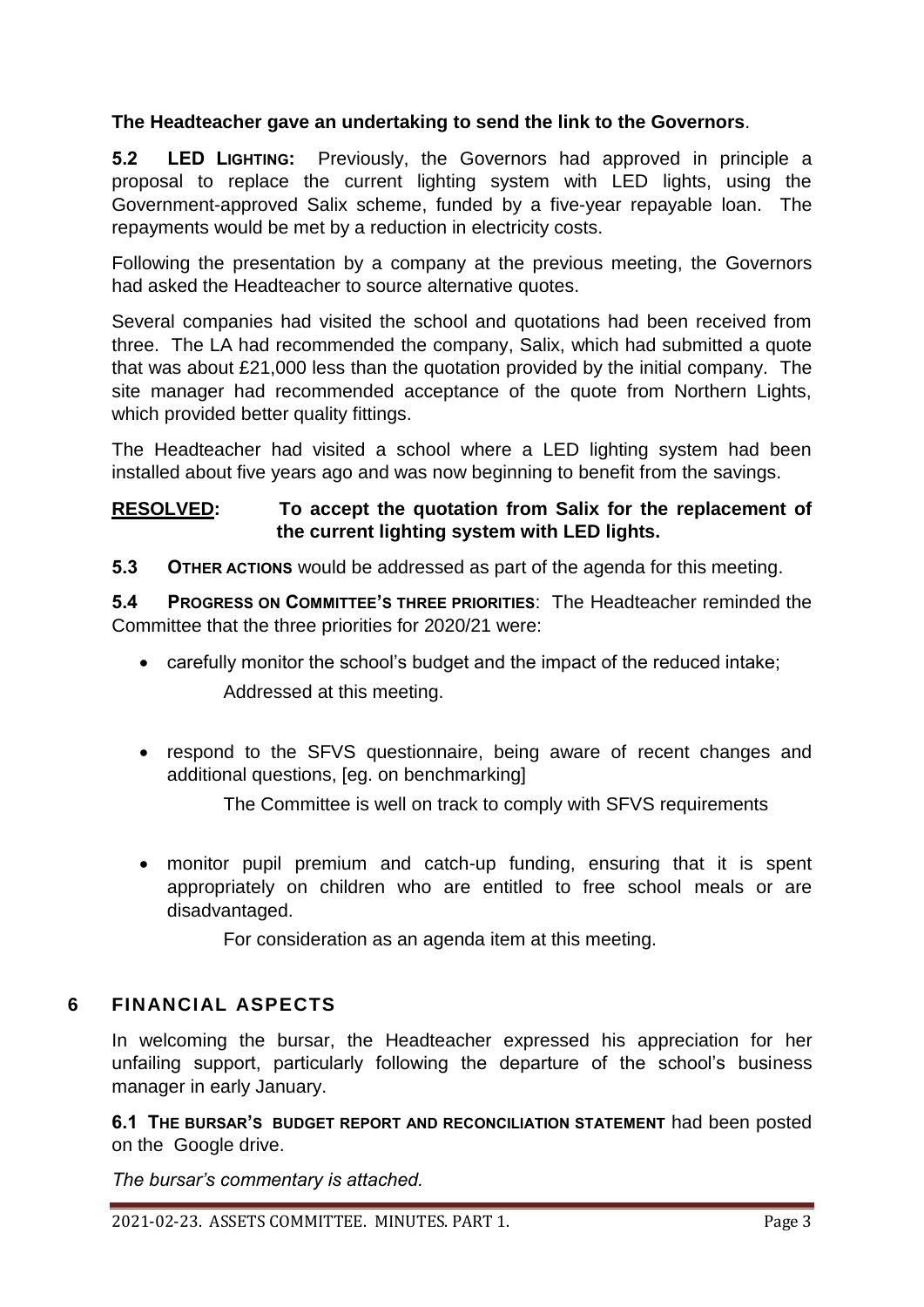The bursar explained that indicative figures given by the DfE had been used at budget setting. Since then, the DfE had allocated additional income to schools, including the Teachers' Pay and Pension grant and inflated the Pupil Premium grant, which in total provided £96,000 additional income, and resulted in a predicted credit balance of £37,810 at the end of the current financial year.

**6.2 BUDGET – THREE-YEAR PROJECTIONS**: The bursar reported that, at present, the estimated number of pupils joining school in September is 43, with 57 leaving year 6 in July 2021. The impact of this fall in pupil numbers, after carrying forward this year's credit balance of £37,810 and allowing for savings in the posts of Deputy Headteacher and Business Manager, would result in a **deficit** of **£35,637** in 2021/22, increasing to a **deficit** of **£129,396**, in 2022/23, and a **deficit** of £**146,582** in 2023/24.

There was no response from the Governors to the bursar's invitation to ask questions. She invited them to email her at any time they wanted updated costings, when she would always respond.

**6.3 FORMULA CAPITAL. MAINTENANCE PRIORITIES:** The Headteacher reported that approval had been given to deal with repairs to the roof. £5,000 had been included in the budget presented at this meeting.

The Headteacher continued that problems had been experienced with anti social behaviour, particularly during the holidays when, on return, a considerable amount of broken glass had been found on the playground. In addition, there had been some incidents of theft of children's bikes etc and a couple of night-time call-outs.

The site manager had recommended the installation of CCTV and had obtained three quotes, ranging between £2,120, £2,200 and £3,500. Some maintenance costs would be incurred in addition.

In response to the Chair's enquiry about what the school would receive for the quote of £2,200, the Headteacher quoted from the specification, adding that it would give peace of mind 24/7.

### **RESOLVED: To accept the quote of £2,200 for the installation of CCTV to cover the side of the building and the playground**.

**6.4 ADDITIONAL AGENDA ITEM INTRODUCED BY THE BURSAR: SCHOOLS FINANCIAL VALUE STATEMENT [SFVS]:** In previous years, the former Headteacher, the Deputy Headteacher and the business manager had completed the SFVS questionnaire. However, the expectation was that the Finance governors would undertake the task by researching the answers to the questions and showing evidence by quoting the minute number and the date on which the particular topic had been discussed by the Assets Committee. She appreciated that Governors are volunteers and a good deal of time and training is involved, but from the school's perspective it shows awareness of Governors' knowledge of the school's finances and procedures, whilst informing the school of the aspects it needs to concentrate on, and the information the Governors need to enable them to undertake the task.

The questionnaire comprises 29 questions. There are various controls. For example, it asks if the school has a statement on Separation of Duties, where one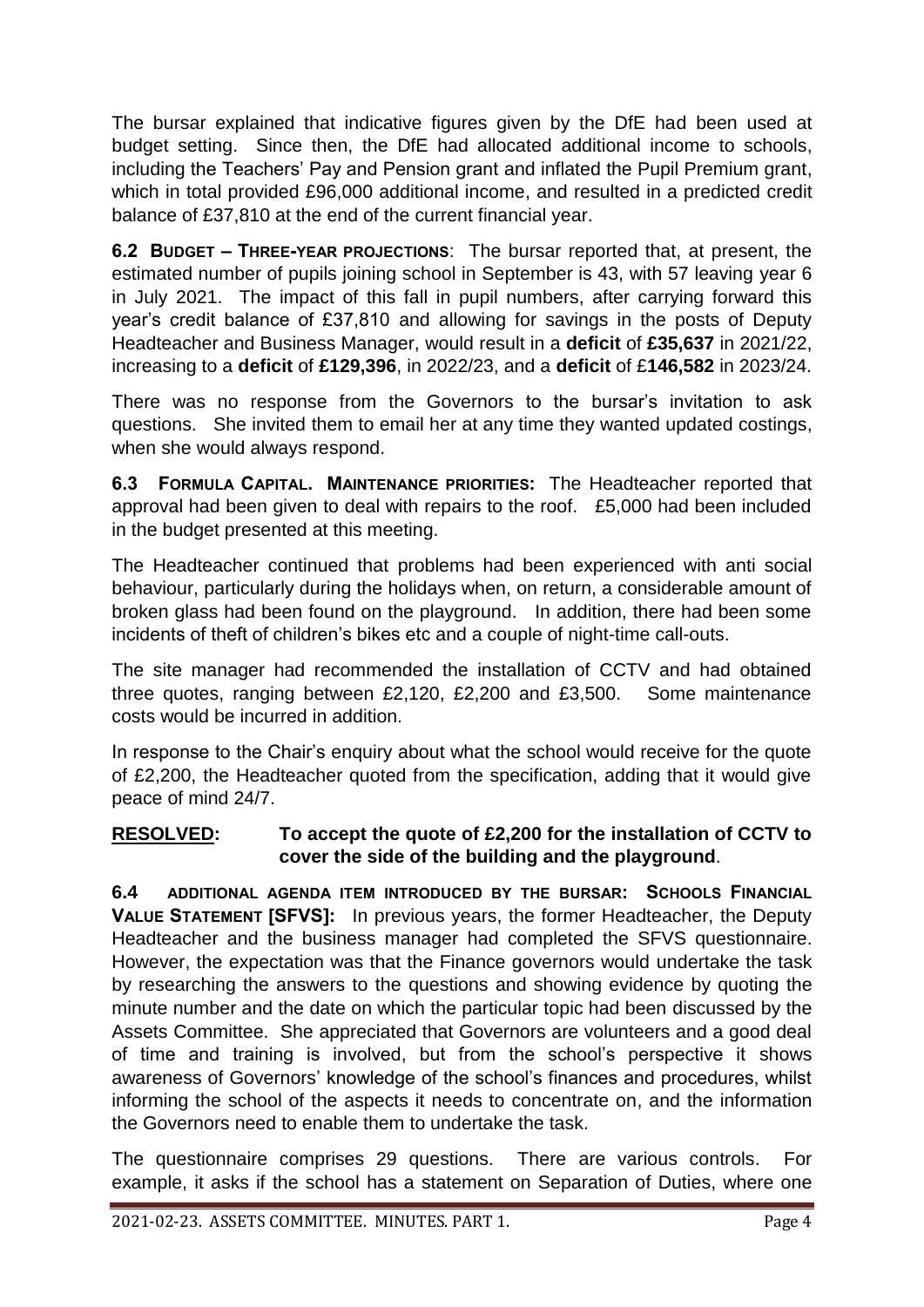staff member places the order and another signs off the invoice for payment. It asks the Governors if they are satisfied with the controls in place, or indeed, if they know what the controls are

In completing the questionnaire, each question should indicate whether the requirement has been met in full, in part, or not at all. An answer 'No' or 'In Part' means that it is something that the Headteacher and others, need to work on. It's a question of going through each question, making sure the evidence is there, and being satisfied that they can answer 'Yes' to all the questions. It would be a good training exercise for governors who had not been previously involved, and make them aware of where the budget comes from and how it is spent.

The deadline for submitting the completed questionnaire had been extended from 31 March to 28 May. The bursar offered to help the Governors to create an action plan for completing the task, or to work with the Headteacher, depending on their wishes.

The Headteacher explained that he had completed a fair amount of work already, but it was not yet complete.

The Headteacher continued that another aspect is Benchmarking, where schools compare themselves to similar schools. The data allows the Governors to ask questions and challenge on, for example, the number and the costs of staff employed in this school compared with other similar schools, and whether it shows prudent use of public money. These are the sort of things that Ofsted will be looking for.

The Headteacher offered to arrange a further meeting to share some of the questions, and to look at the raw date on benchmarking.

### **RESOLVED: To –**

- **i. thank the bursar for budget report , advice and offer of support;**
- **ii. agree to the Headteacher's suggestion to arrange another meeting of this Committee to look at the SFVS questionnaire and benchmarking.**

*The bursar withdrew at 1951 hours*.

# **7 ADDITIONAL AGENDA ITEM PROPOSED BY THE CHAIR.**

The Chair stated that, realistically, any savings required will only come from Staffing. He asked for information on the profile of the staff, ie the percentage on the upper pay scale, those in receipt of TLRs. etc, and the age profile of the staff.

The Headteacher replied that the school has a mixture of highly experienced and less experienced staff. A number of staff members are approaching the end of their careers and were expected to retire soon. A staff member will be retiring this year, but savings from natural wastage are not anticipated at present. Savings arising from delays in the appointment of a new deputy head and business manager have been factored into the budget.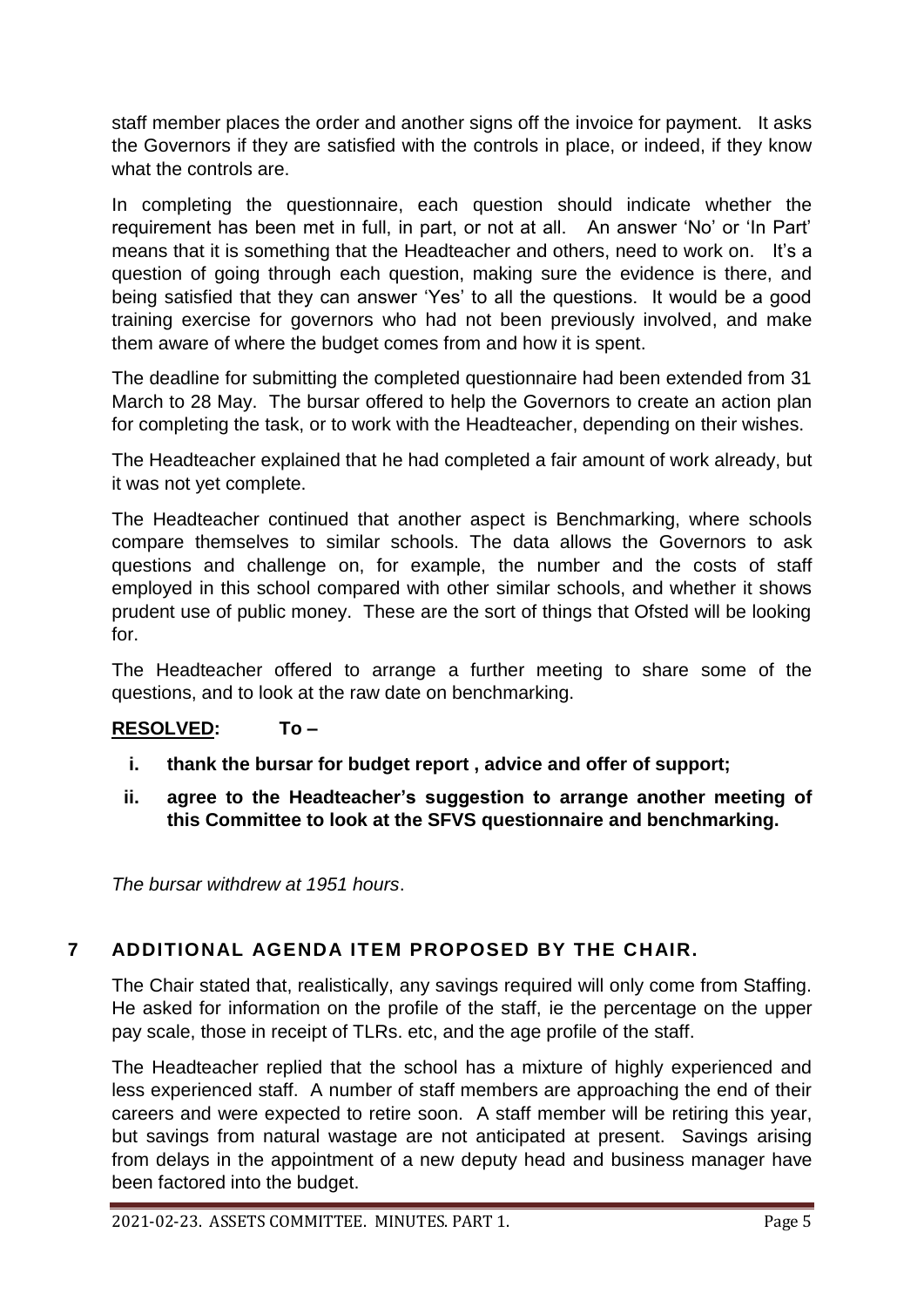The Headteacher continued that applications for places from September include 38 first choices, 17 second choices, and 14 third choices – a reduced intake this year compared to last year and a trend which is common across most Wirral schools.

A decision by a local Catholic primary school to reduce its admission from 45 to 30 might have a favourable impact on this school. A reduction in the planned admission number may be something that this school needs to consider in the future. The school's improvement associate [SIA] had suggested that the school might consider going down to one-form entry.

The Chair suggested that the timing is not right just now, but it might be something to look at, going forward.

The Headteacher continued that changes currently being looked at include changing the start and finish times of the before and after school club, which currently starts at 8.00 am and finishes at 4.45 pm. 73 responses had been received to a parental questionnaire, of which 59% of families indicated that they would be in favour of increasing the hours wraparound care available to support their family; 9.6% of families had responded 'No'; and 26% 'Maybe'. 69% of parents ad replied that they would use the after school club, and 16.9% replied 'No'. 49.3% of families had expressed a preference for the breakfast club to start at 7.30 am.

Ways of making the school more attractive to parents have been looked at, for example, offering nursery provision – experience shows that parent are reluctant to move their children to another school after attending nursery, and offering a school holiday club.

A governor agreed with the notion of having nursery and good before and after school provision. Extending the opening hours of after school provision would make it very appealing to parents who work etc, and may be a way of attracting more children into the school.

The Headteacher stated that he was aware that there was an appetite amongst the TAs to work extra hours. There would be a need for a person to be in charge of the provision, and to take account of Safeguarding. Full consultation with the staff and the unions would be required.

The Headteacher had looked at the system in operation in other schools. He had an appointment this week with a business manager at a primary school in Wallasey to find out how it works at that school. The business manager had said that the facilities are well used and that the staff have two separate contracts. He described the implications on the administration of the Payroll and on the staff's pension schemes.

On the downside, the Headteacher warned that the fact that many parents are now working at home and that there have been reports in the media about job losses arising from the pandemic, could have a negative impact on the take-up of before and after school facilities.

### **8 FINANCIAL REPORTS**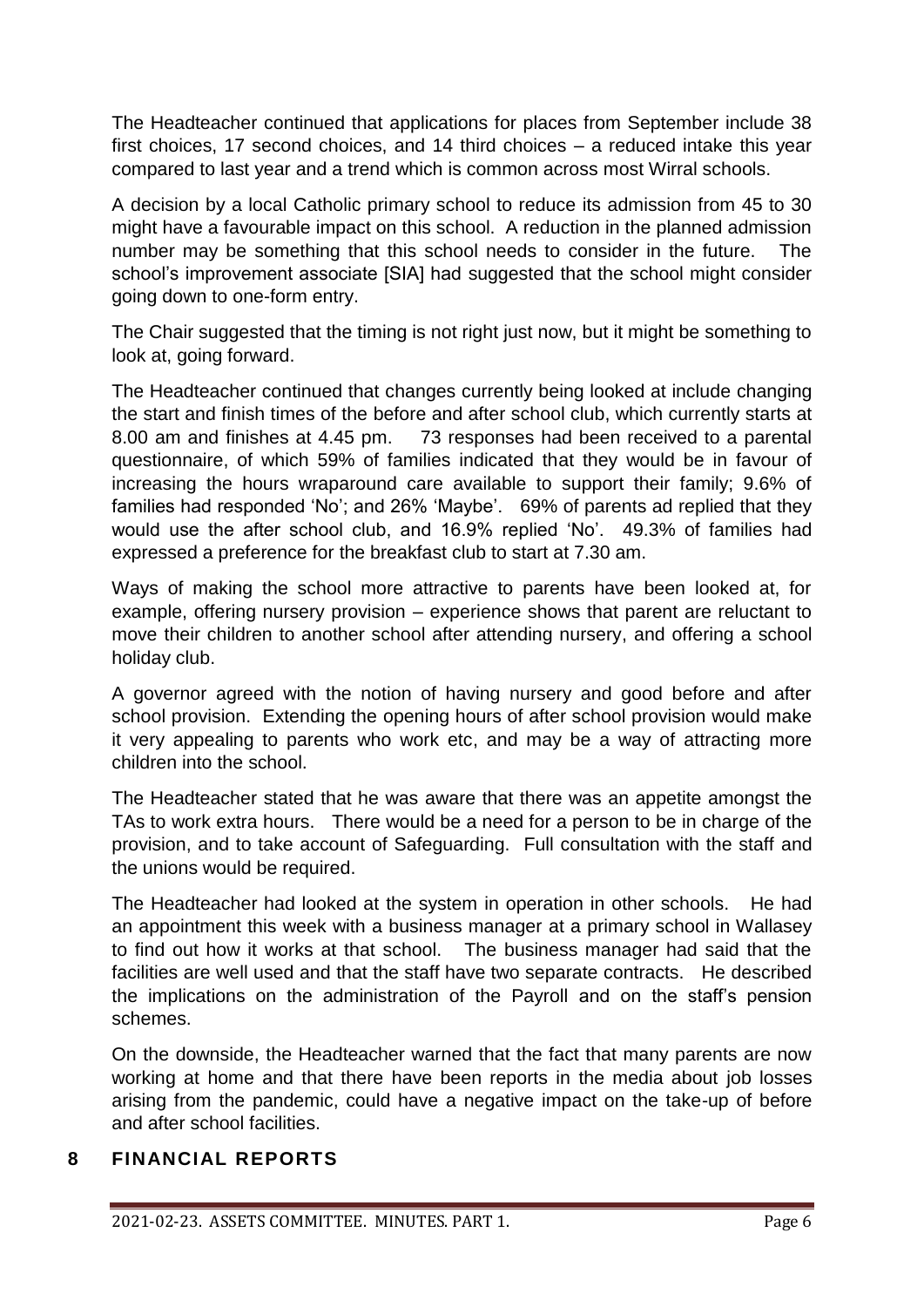**8.1 PUPIL PREMIUM 2019/20. STRATEGY 2020/21**: The Headteacher explained that he needed to spend more time working on the report to ensure that it reflects what has happened since the school partially re-opened in January, for example the additional spend on staffing. He proposed to continue working on the report with a view to having it ready for the next meeting of the full Governing Board.

**8.2 CATCH-UP FUNDING**: The school had received Catch up funding totalling £30,800 in 2020/21, based on 385 pupils on roll; the contribution from the school's budget would be £825.

The school had complied with the requirement to publish the information on catch up funding on the school's website by the end of January. He shared a screenshot on the primary spending plan.

The school had used the template issued by the Government, under the headings, Teaching; Targeted Academic Support and Wider Strategies, to produce St Alban's Catholic Primary School's six page Catch up Programme Plan.

The Headteacher had volunteered to work with ten schools in Wallasey to decide how to spend the money effectively, using best practice. A meeting had been arranged next week.

No comments were forthcoming in response to the Headteacher's invitation for further discussion or questions the detail of the spend.

# **9 SERVICE LEVEL AGREEMENTS**

A report showing comparative charges in 2020/21 and 2021/22 had been posted on the Google drive, for the information of the Committee.

The Headteacher pointed out that the cost of Insurance had increased by £1,000 for next year, due to changes in the charge is calculated and the underwriting arrangements.

The Deputy Headteacher reported receipt of three quotes for Staff Sickness Absences. She reminded the Committee that the school changed to Aviva last year and there have been no issues with the company this year. The quote for this year - £7,000 based on 18 fte teachers and support staff - is around the same amount for last year. It includes wellbeing, occupational health, counselling as well as immediate members of the staff's families.

The Deputy Head recommended that the policy with Aviva is renewed for a further year.

The Headteacher recommended that the school remains with the Local Authority for Health & Safety.

# **RESOLVED: To renew the SLA's for 2021/22 based on the discussion and recommendations at this meeting.**

# **10 POLICIES AND PROCEDURES**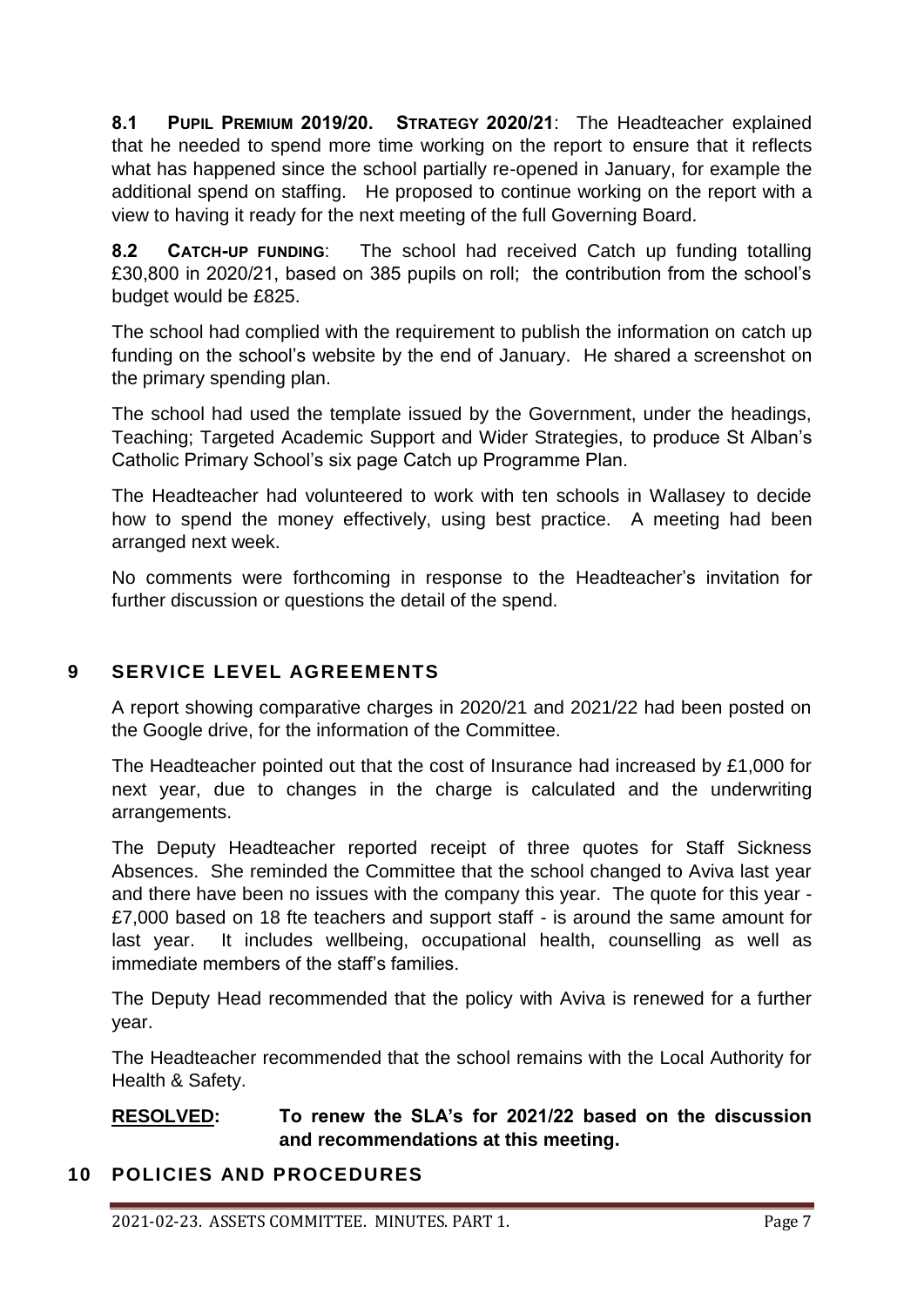The LA document School's framework. Health & Safety Policy and Guidance, had been posted on the Google drive.

The Scheme for the Financing of Schools had been agreed by the Schools' Forum.

### **RESOLVED: To adopt –**

- **the School's framework: Health & Safety Policy and Guidance;**
- **the Scheme for the Financing of Schools.** .

# **11 DATE AND TIME OF NEXT SCHEDULED MEETING:15 JUNE 2021. 6.30**

The Headteacher thanked everyone for their support at a lengthy but productive meeting.

He gave a commitment to improve agenda planning to ensure that future meetings conclude at a reasonable time, whilst allowing adequate time for debate.

### **12 OTHER BUSINESS**

Peter Matthews thanked the Governors who had kindly sponsored him in a walk to raise funds for the Diocese's Youth Team; just over £1,000 had been raised.

*The Deputy Headteacher and the Assistant Headteacher withdrew*.

*The meeting continued in closed session*.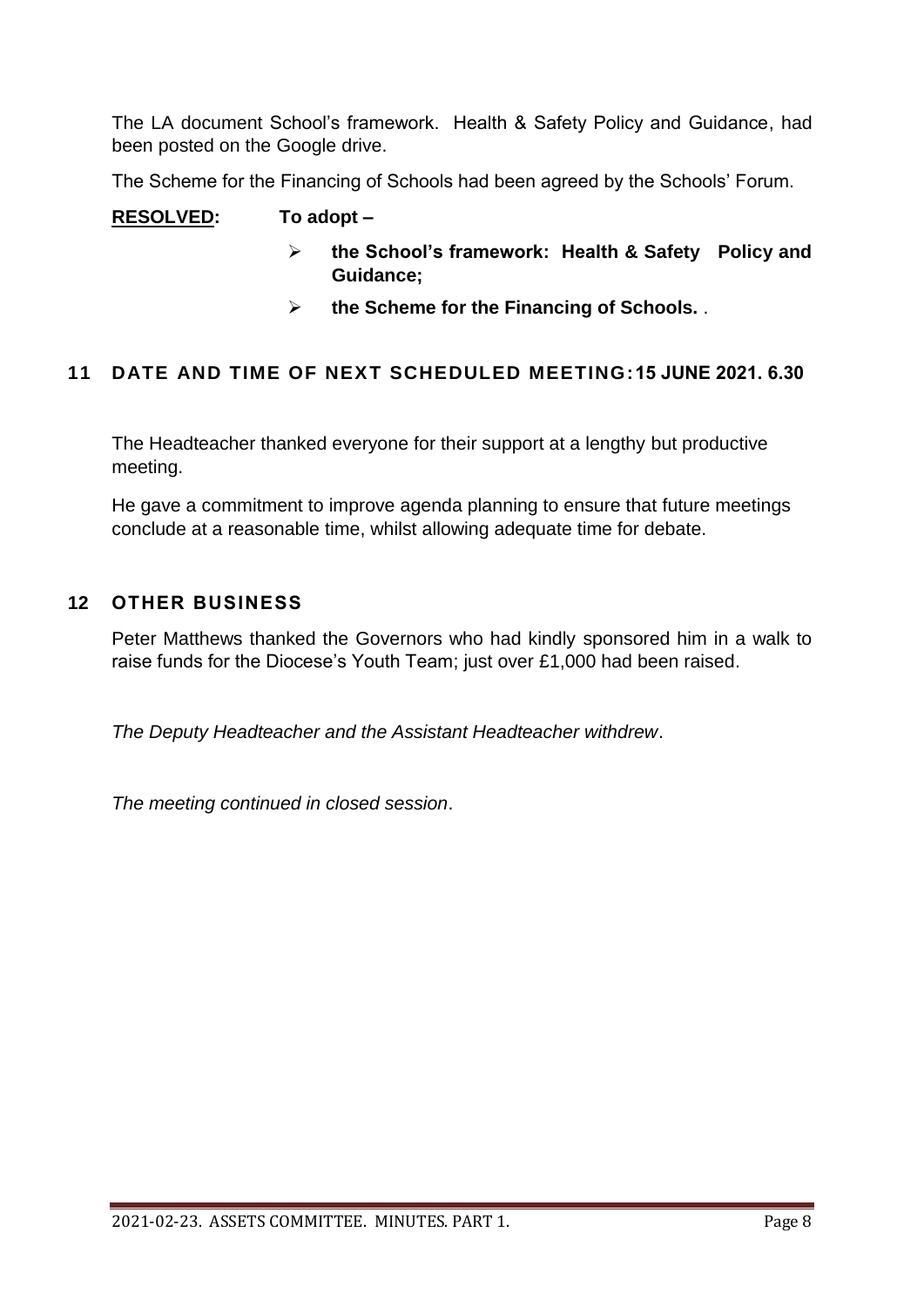#### **APPENDIX**

# **ST ALBAN'S CATHOLIC PRIMARY SCHOOL ASSETS COMMITTEE: 23 FEBRUARY 2021 LA BURSAR'S COMMENTARY**

| <b>HEADING</b> | <b>COMMENT</b>                                                                                                                                                                                                                                                                                                                                                 |  |  |  |  |
|----------------|----------------------------------------------------------------------------------------------------------------------------------------------------------------------------------------------------------------------------------------------------------------------------------------------------------------------------------------------------------------|--|--|--|--|
|                | The school has received additional income totalling £19,346, through various<br>additional grants, including the Teachers' Pay and Pension grant which will be<br>incorporated into the DSG at £180 per pupil from April 2021.                                                                                                                                 |  |  |  |  |
|                | The Teacher' Pay and Pension grant in its current format ceases at the end<br>of this financial year therefore no separate provision has been made for the<br>three years to 2023/24.                                                                                                                                                                          |  |  |  |  |
|                | Universal free school meals income down significantly due to low intake in<br>September, and increase in number of FSM in KS1. Budget reduced from £<br>at budget setting to £46,226 for next three years.                                                                                                                                                     |  |  |  |  |
|                | Sports grant. At budget setting, the Government had only confirmed the<br>grant until August 2020, but in the summer they decided to extend it for one<br>for one more year [£8,260].                                                                                                                                                                          |  |  |  |  |
|                | Catch up funding calculated on 386 pupils at £80 per pupil, based on the<br>October census. £7,900 received to date, with a further £10,00 due in<br>Spring and a final payment in Summer 2021.                                                                                                                                                                |  |  |  |  |
|                | Catch up funding: The school has been reimbursed in total for additional<br>cleaning costs and PPM incurred due to Covid-19.                                                                                                                                                                                                                                   |  |  |  |  |
| <b>INCOME</b>  | In addition, all primary schools have received £1,000 ring fenced funding<br>from Public Health England to offset the cost of PPE.                                                                                                                                                                                                                             |  |  |  |  |
|                | Pupil Premium grant: £150,215 in 2020/21. Estimated increase to £158,330.                                                                                                                                                                                                                                                                                      |  |  |  |  |
|                | Child Meals. Budget £10,511. Income to date £5,825, 177 due to fewer<br>children taking meals in lockdown. Estimated income for three years<br>£15,016.                                                                                                                                                                                                        |  |  |  |  |
|                | Parental Contributions/Child Meals is income coming in through Parent<br>Pay. The actual amount received will be confirmed when bank statements<br>are received. £300 had been received in December, and £1,200 has been<br>estimated for the next three months.                                                                                               |  |  |  |  |
|                | Before and After school clubs. Assumptions have been made that the<br>provision will open up again in September.                                                                                                                                                                                                                                               |  |  |  |  |
|                | Mentoring. The school as no student teachers this year, but it is possible<br>there will be students next year.                                                                                                                                                                                                                                                |  |  |  |  |
|                | Recharges SEN resource units. This is funding for children SEN and<br>EHCPs. Estimated income was £28,000 at budget, but one pupil left in the<br>Summer term. A year 6 child will be leaving at the end of the summer term<br>next year. Shortfall of £5,177 due to reduced units. Estimated income<br>reduced to £21,346 in 2021/22, and £13,080 thereafter. |  |  |  |  |
|                | INCOME SHORTFALL £19,356 at 31 March 2021. Estimated income<br>reduced, going forward.                                                                                                                                                                                                                                                                         |  |  |  |  |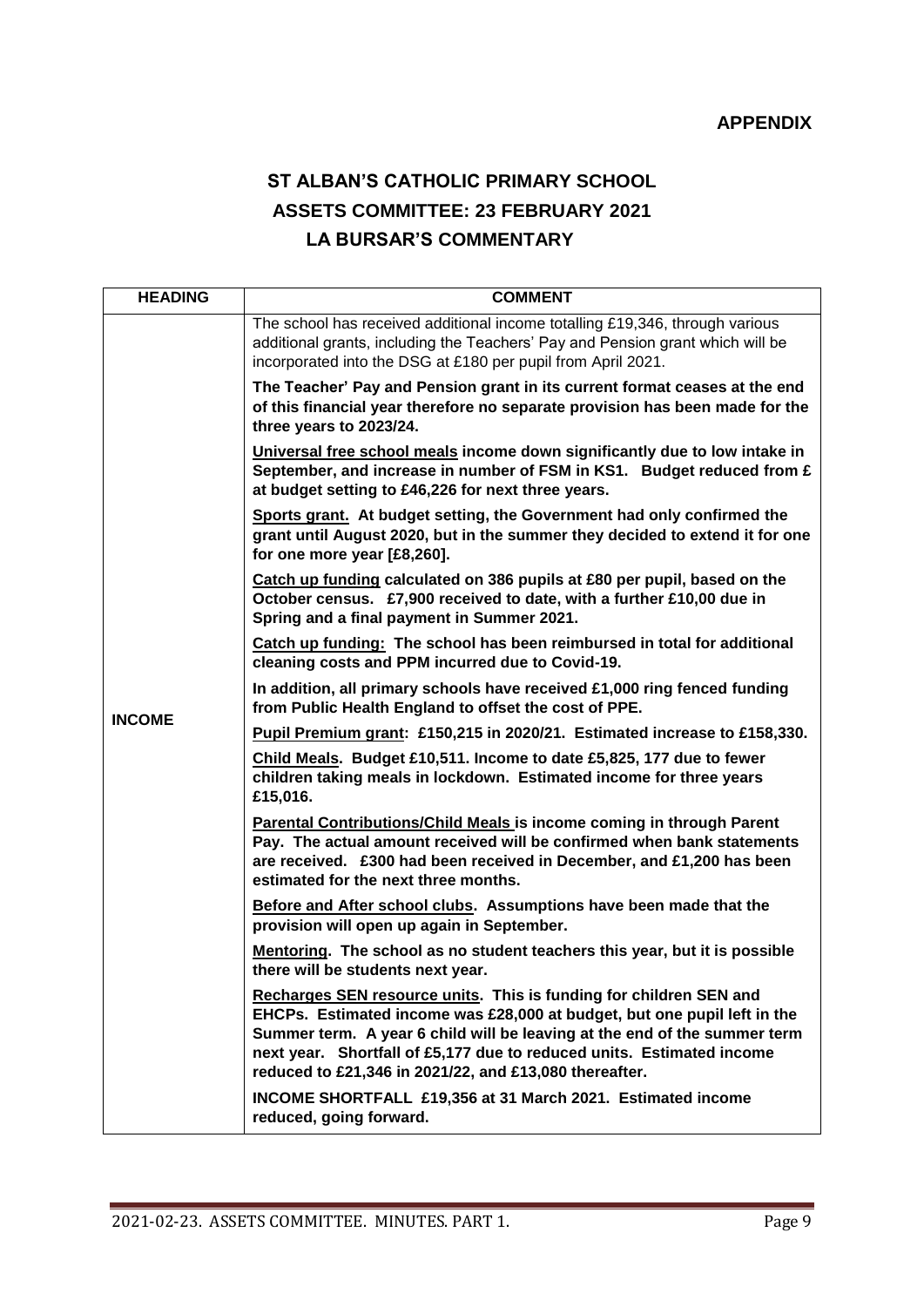|                          | Admin. staff. Saving on vacancy for business manager [three months]<br>£8,684. Budget 21/22 reduced pending filling vacancy.                                                                                                                  |
|--------------------------|-----------------------------------------------------------------------------------------------------------------------------------------------------------------------------------------------------------------------------------------------|
|                          | Teachers: Budget based on filling vacancy on M6. New teacher appointed<br>on M1. Provision made for two TLRs in new structure.                                                                                                                |
|                          | The Deputy Headteacher leaves in April, and will not be replaced until<br>September. 5/12 salary included in budget. Savings on replacement<br>deputy head will partly be offset by other changes.                                            |
| <b>EXPENDITURE</b>       | Teaching assistants: There has been a slight change in working hours for<br>some TAs including the out of hours school club. One staff member is<br>being paid in another category. Saving £1,700 offsets some of the over-<br>spend.         |
|                          | Cleaners: Budget included ten additional hours which have not been used,<br>apart from 'as and when' needed. Reclaimed from DfE re Lockdown.<br><b>Saving £8,637.</b>                                                                         |
|                          | Mid day assistants: £2,267 saving from an unfilled vacancy.                                                                                                                                                                                   |
|                          | Short term supply: Pupils have not been in school for part of the year<br>enabling the school to covers the first three days of absence internally,<br>until the insurance 'kicks in'.                                                        |
|                          | <b>EMPLOYEE expenditure underspent by £39,170.</b>                                                                                                                                                                                            |
|                          | Building maintenance overspent by £1,039. Budget increased in 2021/22<br>for Governors' 10% contribution to Diocese [£5,680]                                                                                                                  |
| <b>Premises</b>          | <b>Cleaning materials. Overspend £4,379 covered by DfE Exceptional Needs</b><br>Grant [Covid-19].                                                                                                                                             |
| <b>Transport</b>         | Underspend £1,250 due to no expenditure on transport to baths/playing                                                                                                                                                                         |
|                          | fields due to Covid-19.                                                                                                                                                                                                                       |
| <b>Supplies/Services</b> | Underspend £1,250 due to no expenditure on transport to baths/playing<br>fields due to Covid-19.                                                                                                                                              |
| <b>Equipment</b>         | Tools/Materials. Nil Budget. £863 expenditure reclaimed from DfE.                                                                                                                                                                             |
|                          | First Aid. Nil budget. £1,010 spent.                                                                                                                                                                                                          |
|                          | Sports equipment: . £12,993 PE ring-fenced Grant has not been used due<br>to lockdown.                                                                                                                                                        |
|                          | Educational materials. Nil budget. £2,295 spend offset by underspend<br>£5,553 on text books.                                                                                                                                                 |
| Catch-up funding         | Ring fenced catch up funding £18,167 in 2020/21. £12,510 in 2021/22. All<br>funding has been committed this year. An overspend in home learning<br>resources and on-line activities                                                           |
| <b>Telephones</b>        | Overspent by £3,000 due to installation of new system.                                                                                                                                                                                        |
| <b>Prof. Fees</b>        | Pupils. Potential Saving £4,861.                                                                                                                                                                                                              |
| <b>Dual Reg. Pupils</b>  | Nil budget. £6,693 spend 2020/21. Two pupils at present. They have been<br>offered places at either a Speech & Language base, or a Behaviour base<br>but will be charged to this school in the meantime. £8,360 estimated spend<br>in 2021/22 |
| Subs/Member-<br>ships    | £1,000 budget. Overspent by £9,841. National Trust, Historical Society etc.                                                                                                                                                                   |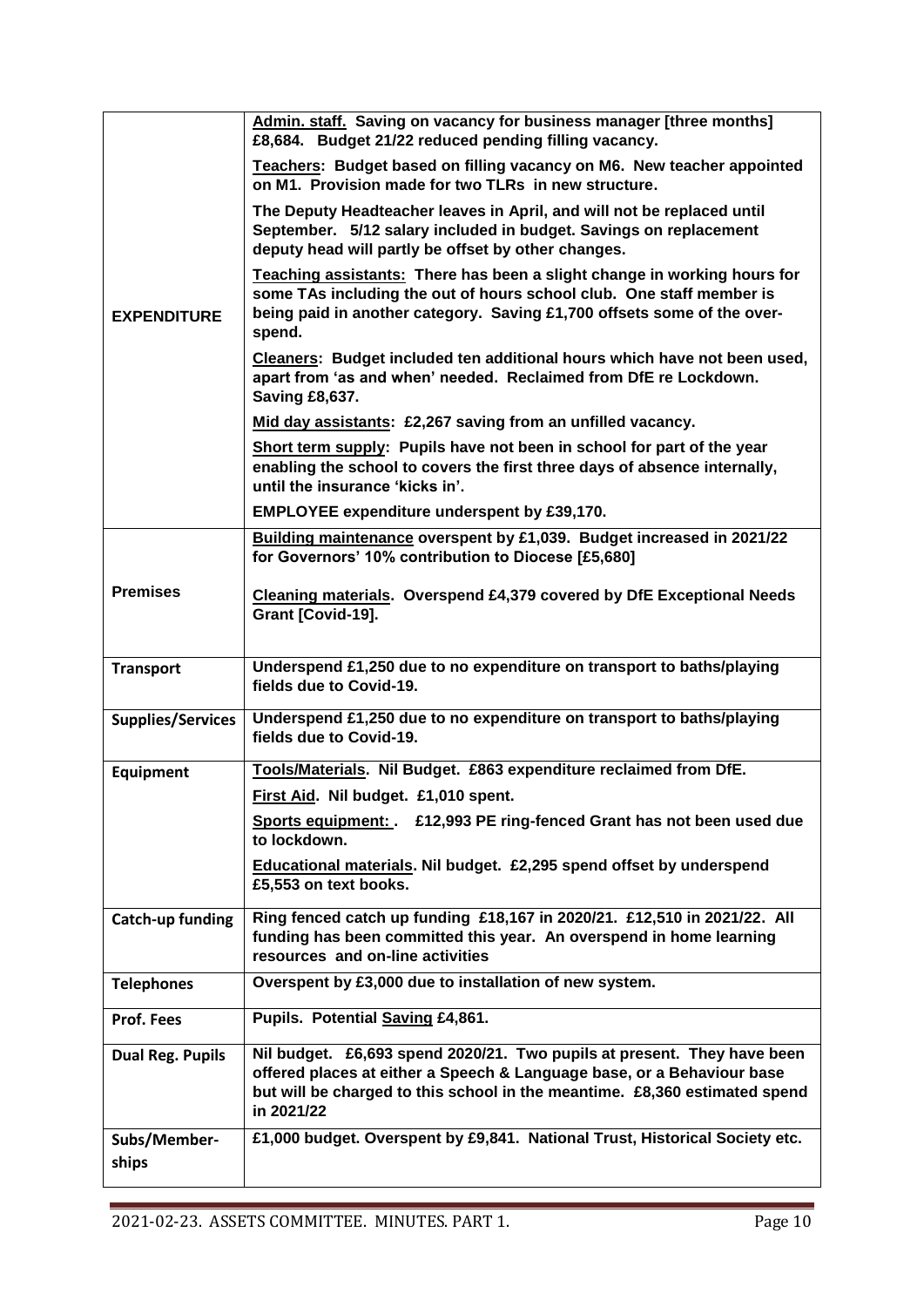**TOTAL OVERSPEND SUPPLIES & SERVICES: £42,996. There are good reasons for all the other small overspends. Third Party Expenditure Nil budget. £6,693 spend 2020/21, £8,360 estimated spend in 2021/22 Staff CPD. Spending has reduced because all training is currently on line; reducing costs significantly. Budget increased because the school has joined SLA sessions. TOTAL OVERSPEND. THIRD PARTY EXPENDITURE: £8,382. Support Services SLAs on budget Edsential – Meals Underspend £9,510. Budget increased by £9,000 to £98,000 going forward. SAVINGS. SUPPORT SERVICES: £10,932.** 

#### **ST ALBAN'S CATHOLIC PRIMARY SCHOOL**

#### **FINANCIAL YEAR 2020/21. PERIOD 9 REPORT.**

|                    | Total<br><b>Budget</b> | Spend to<br>date | Est.<br>spend | Total Est.<br>Spend | <b>Balance</b>      |                      | <b>Budget</b><br>Estimate<br>2021/22 | <b>Budget</b><br>Estimate<br>2022/23 | <b>Budget</b><br>Estimate<br>2023/24 |
|--------------------|------------------------|------------------|---------------|---------------------|---------------------|----------------------|--------------------------------------|--------------------------------------|--------------------------------------|
| Total<br>Income    | $-1,908.753$           | $-1,911,915$     | $-16,195$     | 1,928,110           | $-19,356$           | Change               | 1,851,542                            | 1,822,491                            | 1,822,491                            |
| Total<br>Expend    | 1,860,866              | 1,487,831        | 354,583       | 1,842,413           | $-18,453$           | since last<br>budget | 1,887.179                            | 1,951,887                            | 1,969,073                            |
| In year<br>balance | -47,887                | -424,084         | 338,380       | -85,696             | $-37,810$<br>credit |                      | 35,637<br>Deficit                    | 129,396<br>Deficit                   | 146,582<br>Deficit                   |

|                             | Total<br><b>Budget</b>        | Spend to<br>date | Estimat<br>ed<br>spend | Total Est.<br>Spend | <b>Balance</b> |                           | Est.<br><b>Budget</b><br>2021/22 | Est.<br><b>Budget</b><br>2022/23 | Est.<br><b>Budget</b><br>2023/24 |
|-----------------------------|-------------------------------|------------------|------------------------|---------------------|----------------|---------------------------|----------------------------------|----------------------------------|----------------------------------|
| Delegate<br>d budget<br>C/F | 89,876                        | $-89,876$        |                        | $-89,876$           | 0              | Del.<br><b>Bud</b><br>get | $-175,572$                       | ٠<br>139,935                     | $-10,539$                        |
| <b>LMS</b><br>Reserve       | 137,76<br>3                   |                  |                        | $\pmb{0}$           | $-173,763$     | C/F                       |                                  |                                  |                                  |
| Cum. Bal.                   | $\overline{\phantom{0}}$<br>1 | $-513,960$       | 338,388                | $-175,572$          | $-175,572$     |                           | $-139,935$<br>Credit             | $-10,539$<br>Credit              | 136,043<br>Deficit               |

|                  | 2020/21 | 2021/22      | 2022/23    | 2023/24      |
|------------------|---------|--------------|------------|--------------|
| Delegated Budget |         | $-1,567,839$ | -1,567,839 | $-1,567,839$ |

2021-02-23. ASSETS COMMITTEE. MINUTES. PART 1. Page 11